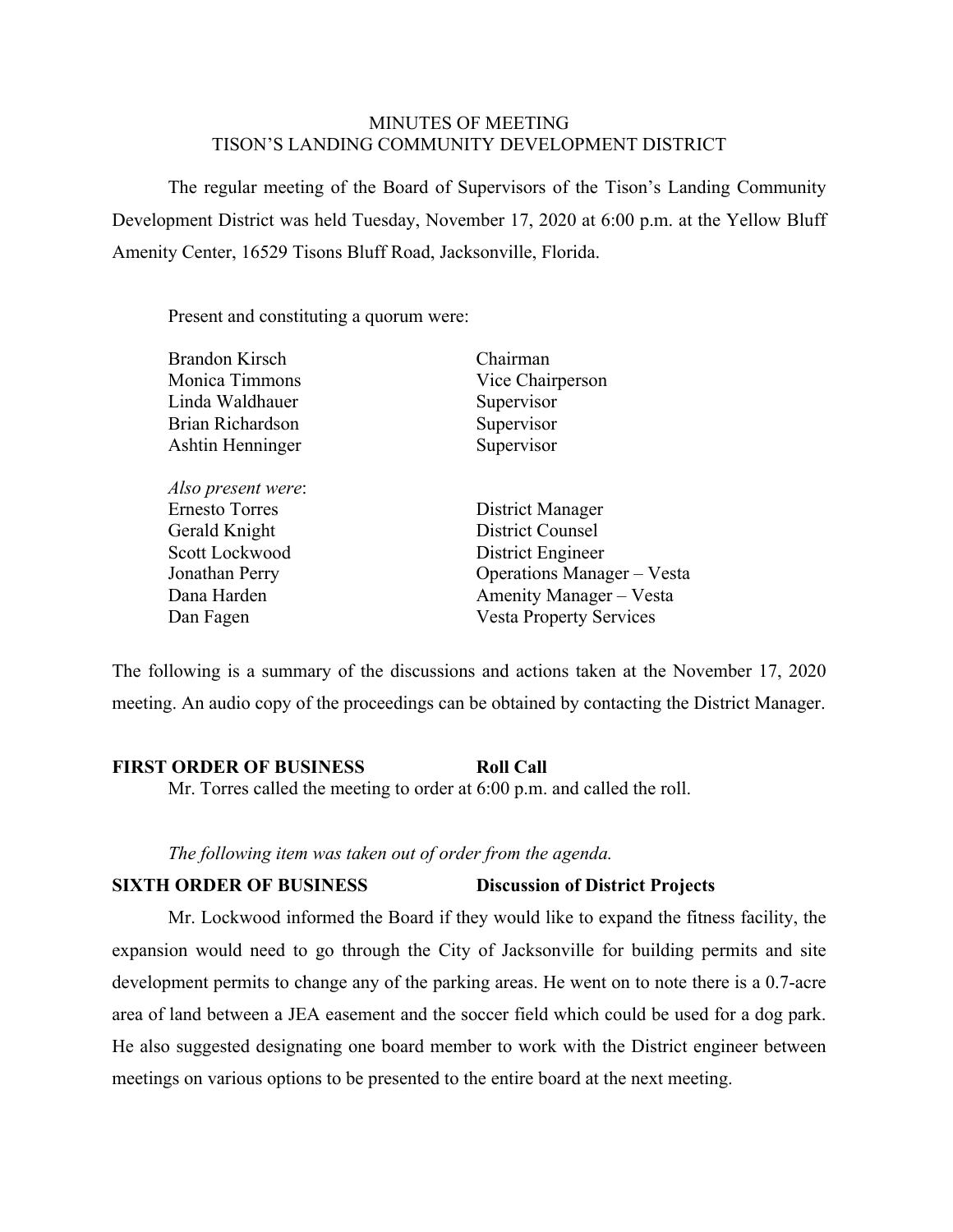Ms. Timmons suggested polling the residents to get their opinion on what amenity facility upgrades or additions are most desirable.

## **SECOND ORDER OF BUSINESS Public Comment**

There being none, the next item followed.

# **THIRD ORDER OF BUSINESS Organizational Matters**

# **A. Consideration of Resolution 2021-01, Declaring Vacancies in Seats 1 and 3**

Mr. Torres stated the vacancies are effective today. Seat one was occupied by Brian

Richardson and seat three was vacated by Dan Plourde a few months ago.

On MOTION by Ms. Waldhauer seconded by Mr. Kirsch with all in favor Resolution 2021-01, declaring vacancies in seats 1 and 3 was approved.

# **B. Consideration of Appointing New Supervisors to Fill Seats 1 and 3**

Mr. Torres stated there are several resumes in your agenda package. Brian Richardson your former supervisor is still interested and would also like to be considered.

> On MOTION by Mr. Kirsch seconded by Ms. Timmons with all in favor appointing Brian Richardson to fill seat one was approved.

Mr. Torres being a notary public of the State of Florida administered an oath of office to Mr. Richardson.

Ms. Ashtin Henninger and Ms. Lillia Ann Schaffer whose resumes were included in the agenda package were present at the meeting and briefly introduced themselves to the Board.

> On MOTION by Ms. Timmons seconded by Mr. Richardson with all in favor appointing Ashtin Henninger to fill seat three was approved.

# **C. Oath of Office for Newly Appointed Supervisors**

Mr. Torres administered an oath of office to Ms. Henninger.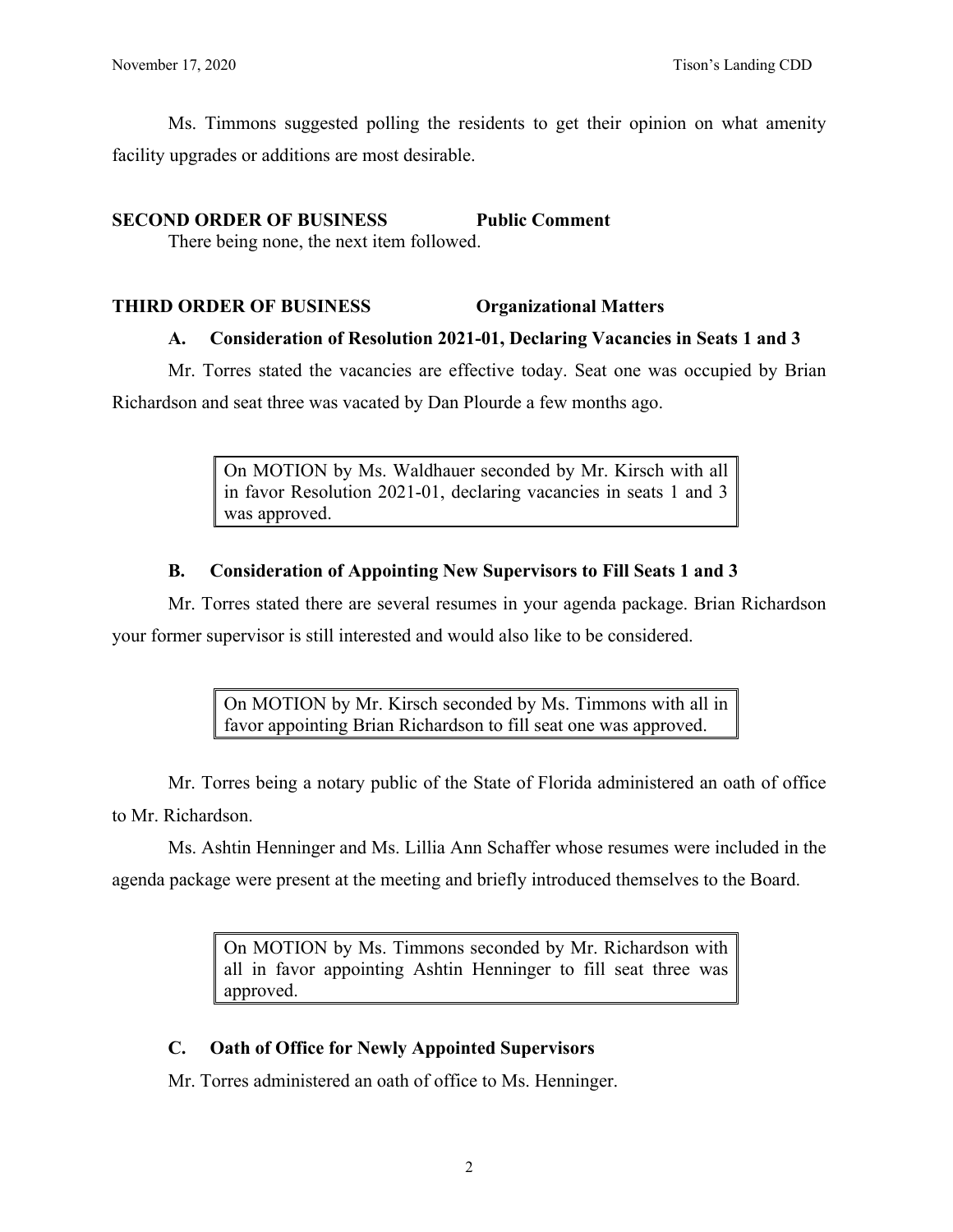#### **D. General Information for New Supervisors**

Mr. Torres provided a packet of information to the new supervisor and gave a brief overview of the Sunshine Law.

#### **E. Consideration of Resolution 2021-02, Designating Officers**

Ms. Henninger was designated as an Assistant Secretary. The remaining officers will hold the same positions: Brandon Kirsch is Chairman, Monica Timmons is Vice Chairperson, Ernesto Torres is Secretary and Treasurer, and Brian Richardson and Linda Waldhauer are Assistant Secretaries.

> On MOTION by Ms. Waldhauer seconded by Mr. Richardson with all in favor Brandon Kirsch serving as Chairman was approved.

> Ms. Timmons motioned to designate Brian Richardson as Vice Chairman. There being no second, the motion died.

> On MOTION by Ms. Waldhauer seconded by Ms. Timmons with all in favor Monica Timmons serving as Vice Chairperson was approved.

#### **FOURTH ORDER OF BUSINESS Approval of Minutes of the October 8, 2020 Meeting**

There were no comments on the minutes.

On MOTION by Ms. Timmons seconded by Mr. Richardson with all in favor the minutes of the October 8, 2020 meeting were approved as presented.

**FIFTH ORDER OF BUSINESS Consideration of Resolution 2021-03, Ratifying and Approving Actions Taken by the Board of Supervisors at Meetings Held Via Media Communications Technology as a Result of the COVID-19 Pandemic**

Mr. Knight stated in an abundance of caution, we think we ought to adopt this resolution now that you're physically here ratifying the actions that were taken by this Board when you had virtual meetings.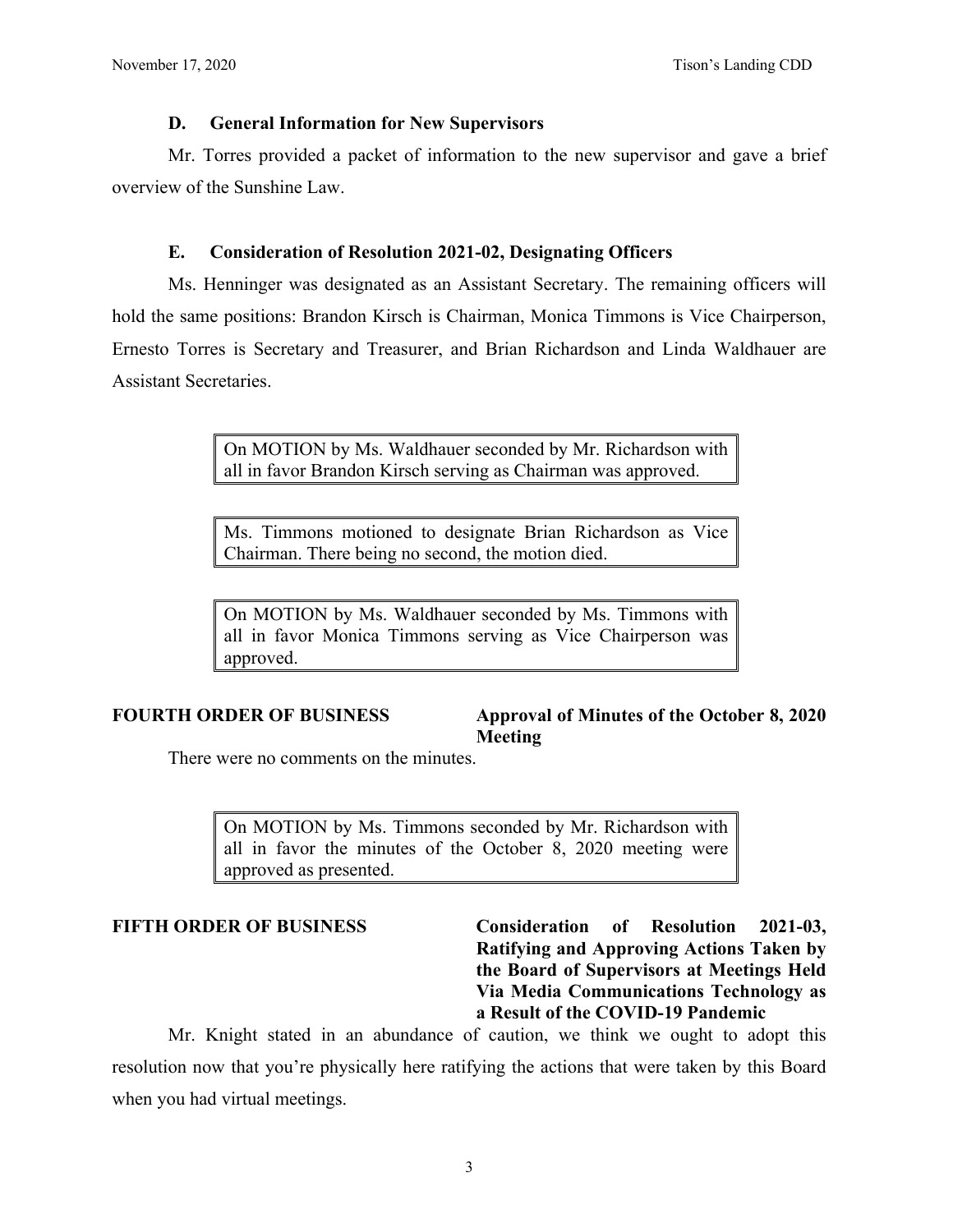On MOTION by Mr. Kirsch seconded by Ms. Timmons with all in favor Resolution 2021-03 ratifying and approving actions taken at meetings held virtually was approved.

## **SIXTH ORDER OF BUSINESS Discussion of District Projects (Continued)**

Mr. Torres noted a draft resident survey regarding potential District projects will be included on the January meeting agenda for consideration prior to being distributed to the community.

## **SEVENTH ORDER OF BUSINESS Staff Reports**

## **A. District Counsel**

There being nothing to report, the next item followed.

## **B. District Engineer**

There being nothing to report, the next item followed.

## **C. District Manager**

There being nothing to report, the net item followed.

#### **D. Amenity Manager - Memorandum**

Ms. Harden gave a brief overview of her memorandum, a copy of which was included in the agenda package.

## **E. Field Operations Manager**

#### **1. Report**

Mr. Perry gave an overview of the operations report, a copy of which was included in the agenda package.

#### **2. Proposal Related to Security**

Mr. Perry presented a proposal to the Board related to security. Discussions regarding security are confidential and exempt.